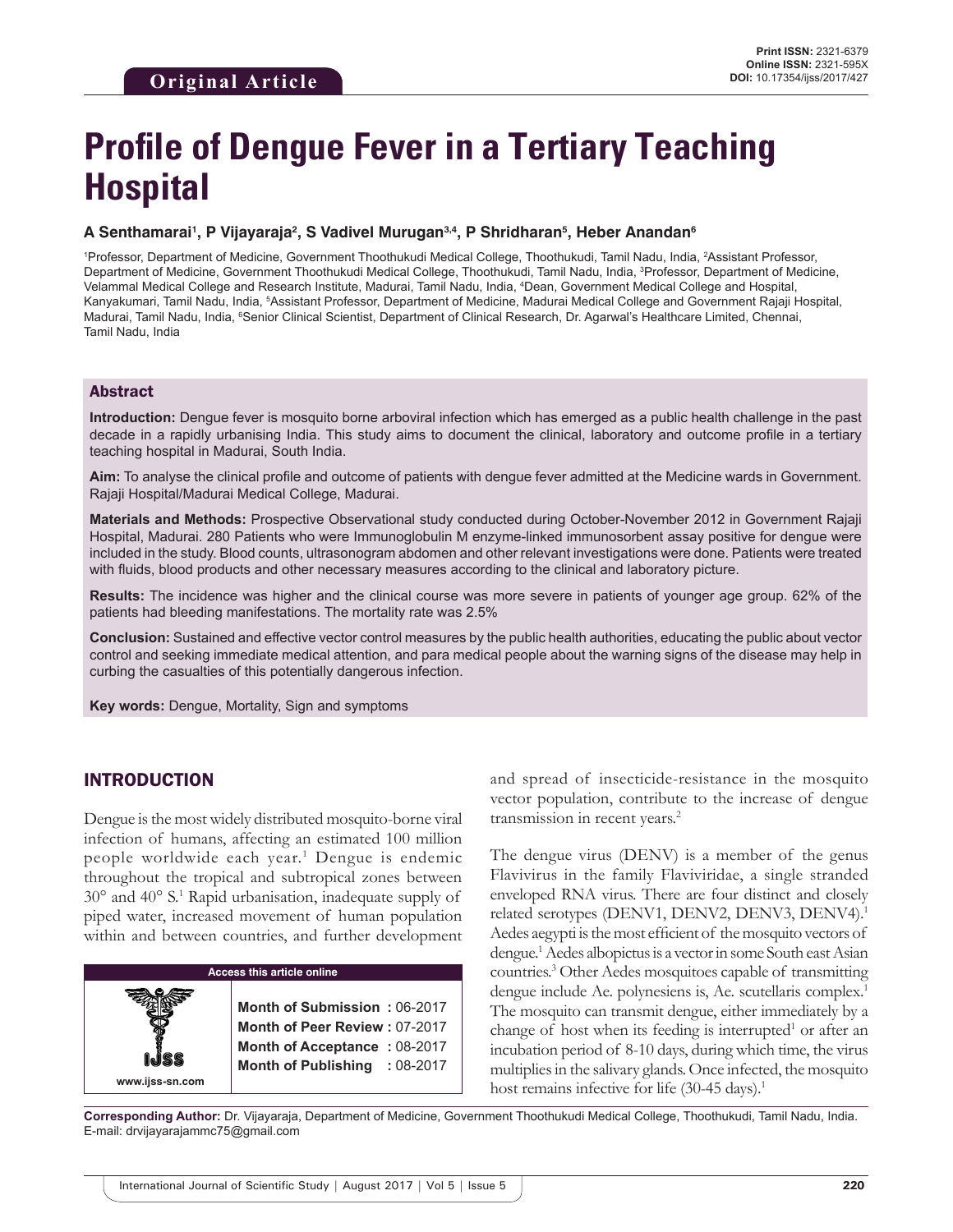DENV infections can cause a wide clinical spectrum of disease, from a mild febrile illness known as 'dengue fever' through to 'severe dengue', previously known as dengue haemorrhagic fever (DHF).<sup>1</sup> Dengue begins after an incubation period averaging 4-7 days, - patient experiences sudden onset of fever, frontalheadache, retro orbital pain, and back pain along with severe myalgias. Often a transient macular rash appears on the first day, as do adenopathy, palatal vesicles, and scleral injection.4 The illness may last a week, with additional symptoms and clinical signsusually including anorexia, nausea or vomiting, and marked cutaneoushypersensitivity. Near the time of defervescence on days 3-5, maculopapular rash begins on the trunk and spreads to the extremities and the face.<sup>4</sup> Epistaxis and scattered petechiae are often noted in uncomplicated dengue, and pre-existing gastrointestinal lesions maybleed during the acute illness.<sup>4</sup>

#### **Aim**

To analyze the clinical profile and outcome of patients with dengue fever admitted at the medicine wards in Government Rajaji Hospital, Madurai.

## MATERIALS AND METHODS

This was a prospective observational study conducted at Government Rajaji (Medical College) Hospital, Madurai, India. 280 patients with Dengue fever admitted in the General Medicine wards of Government Rajaji Hospital, Madurai were studied. All adult fever patients who were positive for immunoglobulin M (IgM) dengue were included in the study. Haemoglobin, total white cell count, differential white cell count, platelet count, haematocrit were done. IgM dengue was done by enzyme-linked immunosorbent assay method for those who had 4 or more days of fever. Ultrasonogram abdomen and pelvis was done for those who had abdominal pain or melena.

# RESULTS

The gender distribution was almost equal. 51% were male the rest were female. 200 out of 280 patients were <30 years old (71.4%). Around 50 patients were between 30 and 40 years old. The rest were older than 40 (Figure 1).

Among the 280 patients 155 persons (55.35%) had features of severe DHF. They had abdominal pain, vomiting, mucosal bleeding and giddiness in varying proportions (Figure 2).

Out of 155 patients who had severe dengue, 55% had abdominal pain, 41% had vomiting, 62% had mucosal bleeding and 36% had giddiness. Among 280 patients 136 persons had pulse pressure of more than 30 mmHg. 51 had pulse pressure of <20 mmHg.

54 patients had a haematocrit of 25-30. 68 patients had 31-35, 80 of them had 36-40, 78 had more than 40 (Figure 3).

Almost half (130) of the study population had a platelet count of <50.000/mm3 . Around 80% of the 130 patients



**Figure 1: Distribution of age group**



**Figure 2: Distribution of warning signs**



**Figure 3: Distribution of hematocrit**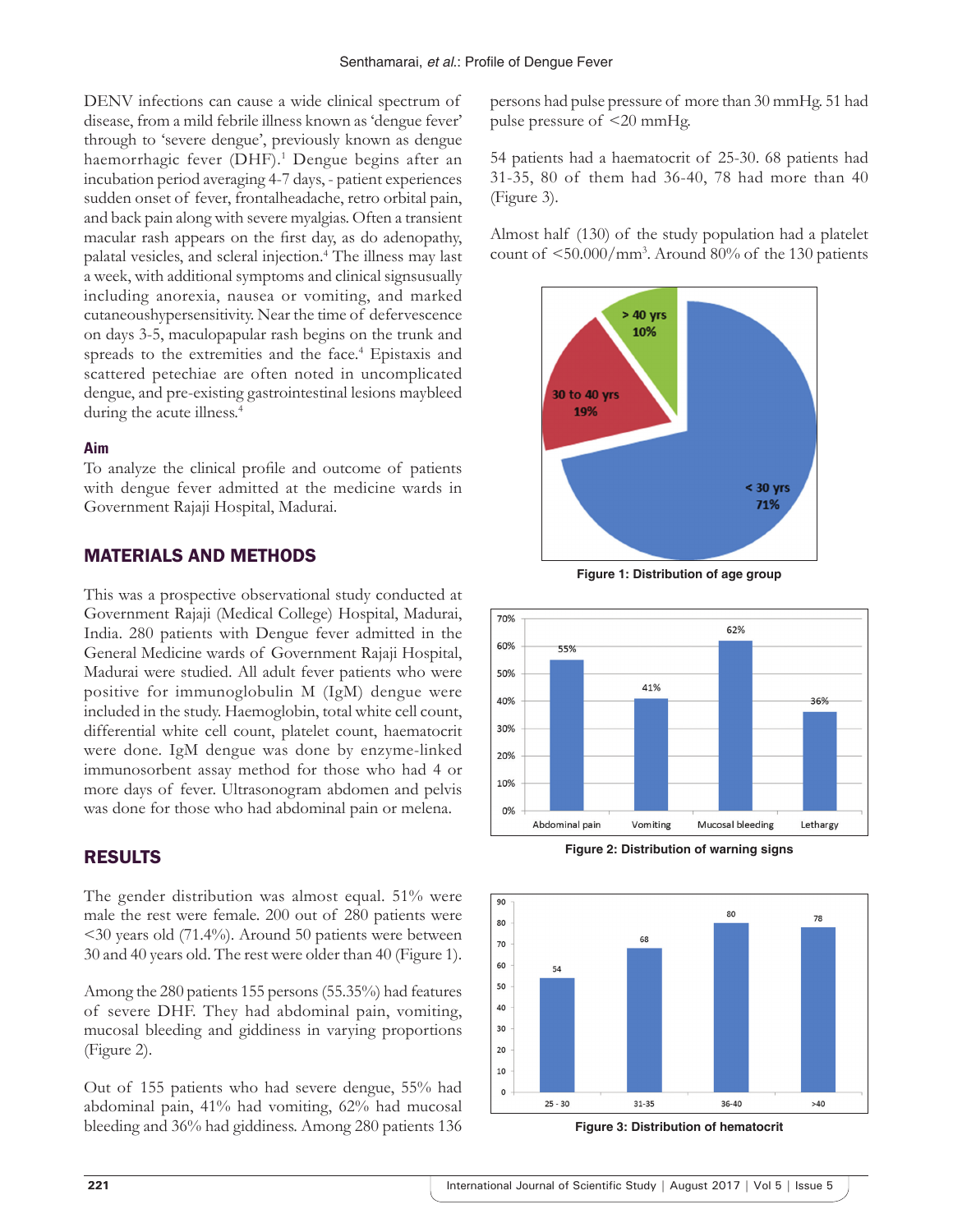had abdominal pain, and 70% of them had hypotension (Figure 4).

Upper gastrointestinal bleeding was the most common bleeding manifestation. Gum bleeding followed next (Figure 5).

Ultrasonography (USG) abdomen findings were as follows-120 patients had normal USG. Polyserositis was there in 68 persons, ascites in 46, pleural effusion in 26 patients. Gall bladder wall edema was there in 10 patients.

108 patients were treated with fluids alone. 92 patients required blood/blood products transfusion (Figure 6).



**Figure 4: Distribution of platelet count**



**Figure 5: Distribution of bleeding manifestations**



**Figure 6: Distribution of treatment modality**

#### **Mortality**

Out of 280 patients 7 died (2.5%). 5 of them were younger than 20 years. 2 persons were older than 20 years. 3 had severe dengue with encephalopathy, 2 had acute respiratory distress syndrome (ARDS), 2 patients had shock.

#### **DISCUSSION**

The clinical and demographic profile of dengue, an emerging and serious public health in India is changing in the recent decade. We chose to do this study during the monsoon season (October-December) - there is a conducive environment for the vector to multiply. There seems an increased incidence of cases during this season and it will be prudent to study the profile during this season.

In our study population of 280 IgM dengue positive patients, the majority were younger age group patients. More than  $2/3^{rd}$  of them were  $\leq 30$  years old. This is comparable to the study by Singh *et al.*, where the most exposed age group was 18-35 years.<sup>6</sup> The mean age of the study group was 30 in a study by Veerasekar *et al.*<sup>5</sup>

Almost half of our study population had warning signs the most common of them was abdominal pain followed by mucosal bleeding. Abdominal pain was the most common warning sign in the studies by Singh *et al.*<sup>6</sup> and Deshwal *et al.*<sup>7</sup>

72% ( $n = 202$ ) of the patients had thrombocytopenia  $\left( \langle 1,00,000/\text{mm}^3 \rangle \right)$  in our study. 89% of the patients in Singh *et al.*<sup>6</sup> study population and 69% of patients in Deshwal *et al.*<sup>7</sup> study had thrombocytopenia. 79% of patients had thrombocytopenia in Veerasekar *et al.*<sup>5</sup> study.

78 persons had increased haematocrit (more than 40%) in our study (27.8%). 67% and 20.7% had increased haematocrit in Singh *et al.*<sup>6</sup> and Deshwal *et al.*<sup>7</sup> study respectively.

Gastrointestinal bleeding was present in 19% patients in our study. It was meagre in Singh's (3%) study.6

As ours was an observational study there was not much deviation in our treatment approach - we followed the standard protocols advised by the Government of India and other expert guidelines with regard to fluid management, blood and blood products transfusion and antibiotics. We found that prophylactic antibiotics and prophylactic transfusion were not necessary. The outcome was poor in patients who sought admission later in the course of illness and in those with atypical manifestations.

The mortality in our study group was 2.5% (7 patients). All of them had severe dengue. Among them 2 patients had encephalopathy and 2 patients had ARDS. The mortality